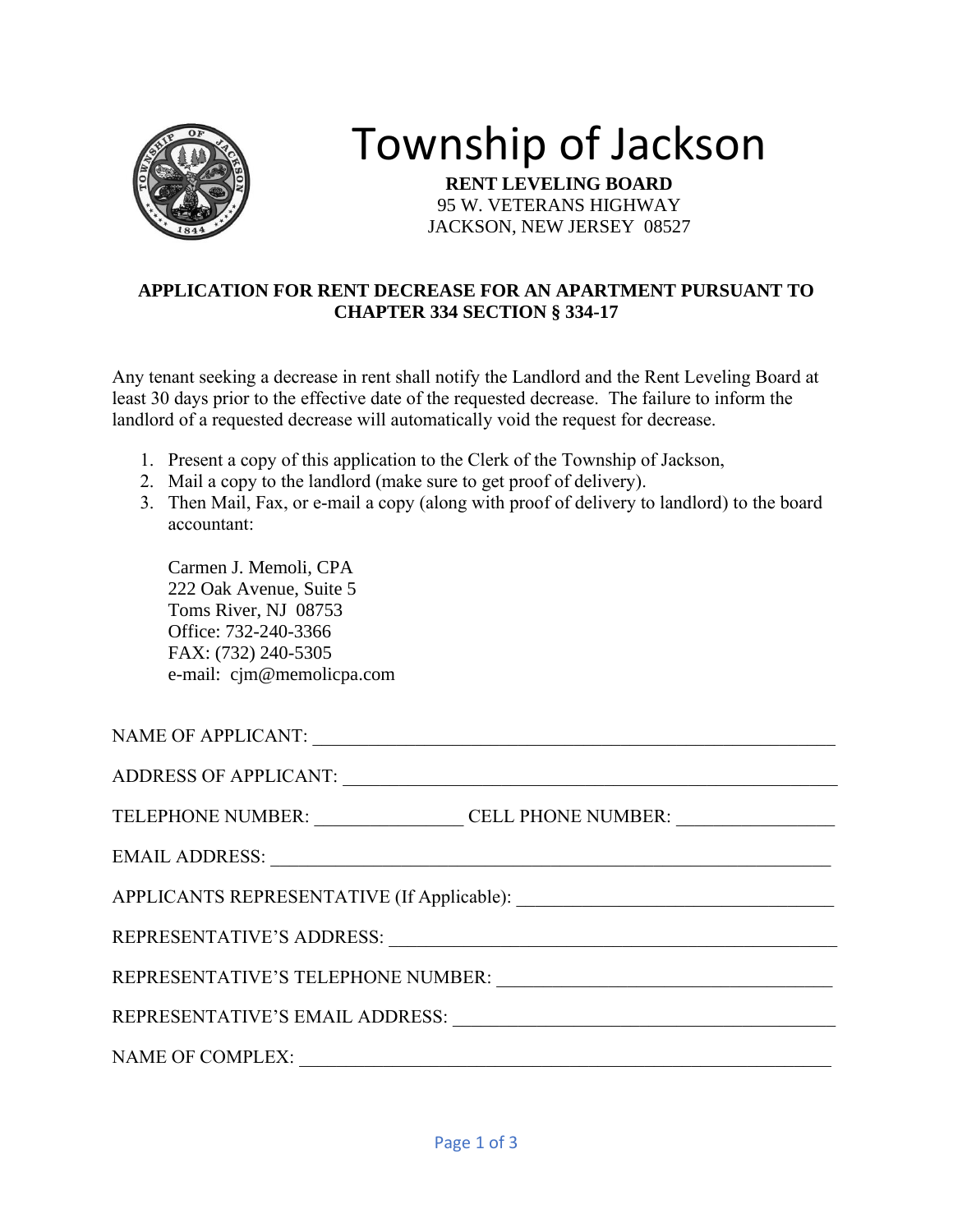ARE YOU APPLYING FOR A RENTAL DECREASE BASED ON AN EXTRAORDINARY REDUCTION IN THE COST OF TAXES, FUEL, UTILITIES OR OF ANY OTHER SPECIFIC SERVICE (UPON WHICH THE RENTAL IS BASED) (Chapter 334 Sections §334-17)?

YES NO

ARE YOU APPLYING FOR A RENTAL DECREASE BASED ON FACILITIES AND STANDARDS OF SERVICES, MAINTENANCE, FURNITURE, FURNISHINGS AND EQUIPMENT IN THE HOUSING UNIT AS REQUIRED TO BE PROVIDED BY LAW OR LEASE AT THE DATE THE LEASE WAS ENTERED INTO (Chapter 334 Sections §334-17 and §334-23)?

YES NO

ARE YOU APPLYING FOR A RENTAL DECREASE BASED ON VIOLATION OF MUNICIPAL CODES (Chapter 334 Section §334-17 Subsection B)?

YES NO

ARE YOU APPLYING FOR A RENTAL DECREASE FOR AN INCREASE OF RENT WHICH OCCURRED FOR THE FOLLOWING REASONS: WITH IN THE FIRST 12 MONTHS OF MOVING IN OR BEFORE YOUR ANNIVERSARY DATE, WITHOUT APPROVAL OF THE RENT LEVELING BOARD, OR A RENT INCREASE FROM AN UNLICENSED APARTMENT (Chapter 334 Section §334-17)?

YES NO

PLEASE LIST THE VIOLATION(S) OF CHAPTER 334 SECTION §334-17 (AND/OR CHAPTER 334 SECTION §334-23) THAT ARE MARKED YES ABOVE, AND PROVIDE ANY DETAILS YOU THINK MAY HELP THE RENT LEVELING BOARD ADJUDICATE YOUR APPLICATION:

 $\mathcal{L}_\mathcal{L} = \mathcal{L}_\mathcal{L} = \mathcal{L}_\mathcal{L} = \mathcal{L}_\mathcal{L} = \mathcal{L}_\mathcal{L} = \mathcal{L}_\mathcal{L} = \mathcal{L}_\mathcal{L} = \mathcal{L}_\mathcal{L} = \mathcal{L}_\mathcal{L} = \mathcal{L}_\mathcal{L} = \mathcal{L}_\mathcal{L} = \mathcal{L}_\mathcal{L} = \mathcal{L}_\mathcal{L} = \mathcal{L}_\mathcal{L} = \mathcal{L}_\mathcal{L} = \mathcal{L}_\mathcal{L} = \mathcal{L}_\mathcal{L}$